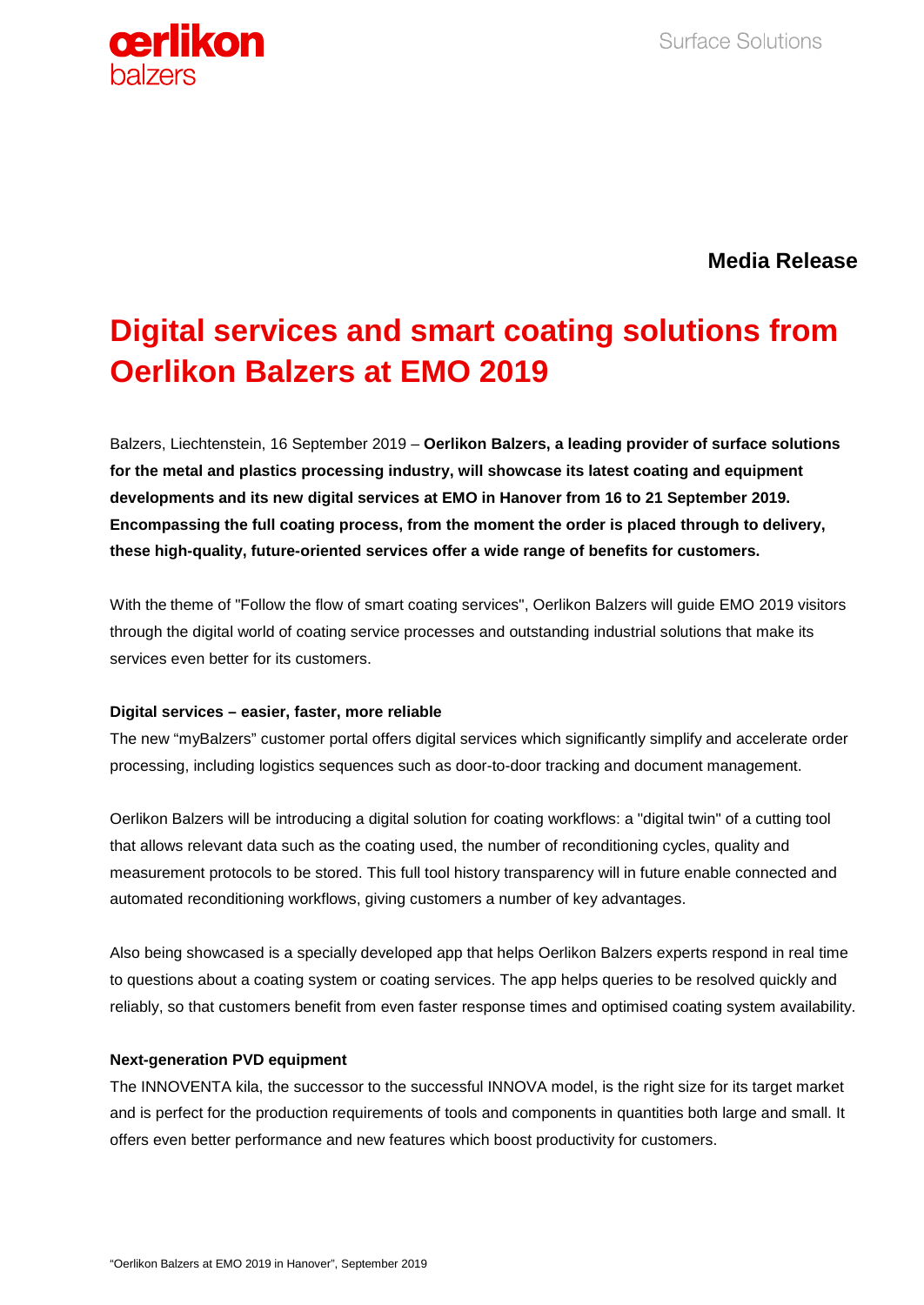

### **New high-performance coating for threading tools and additional services**

For high-quality threading tools, Oerlikon Balzers will present the new high-performance BALIQ AUROS coating. This extremely smooth and wear-resistant AlCrN-based coating is combined with a top coating to prevent the tool surface from welding with the workpiece material, which improves performance and ensures high process reliability.

Oerlikon Balzers will also demonstrate BALIQ UNIQUE, a coating solution that meets the demands of tool manufacturers for differentiation, classification and visualisation of their tools. Visitors can experience the latest coating solutions for gear manufacturing, explore the challenging machining applications of today's industry and discover many more added value services at EMO 2019 in Hall 3, Stand F30. Experts from Oerlikon Balzers will be on hand to explain how the company's services boost productivity and allow production processes to be planned more efficiently.

For more than 70 years, Oerlikon Balzers has been a byword for pioneering developments and world-leading thin-film coating technology. Every day the company pursues its passion for surface solutions with a unique blend of sustainability, innovative drive, entrepreneurial spirit and tradition in order to benefit customers and the environment – today and tomorrow.



Oerlikon Balzers' range of services covers high-quality coatings for high-performance tools and now includes digital services that simplify and accelerate many processes – from ordering through coating to delivery to the customer.



The new INNOVENTA kila PVD coating system from Oerlikon Balzers offers even more flexibility, productivity und connectivity than its successful predecessor INNOVA.